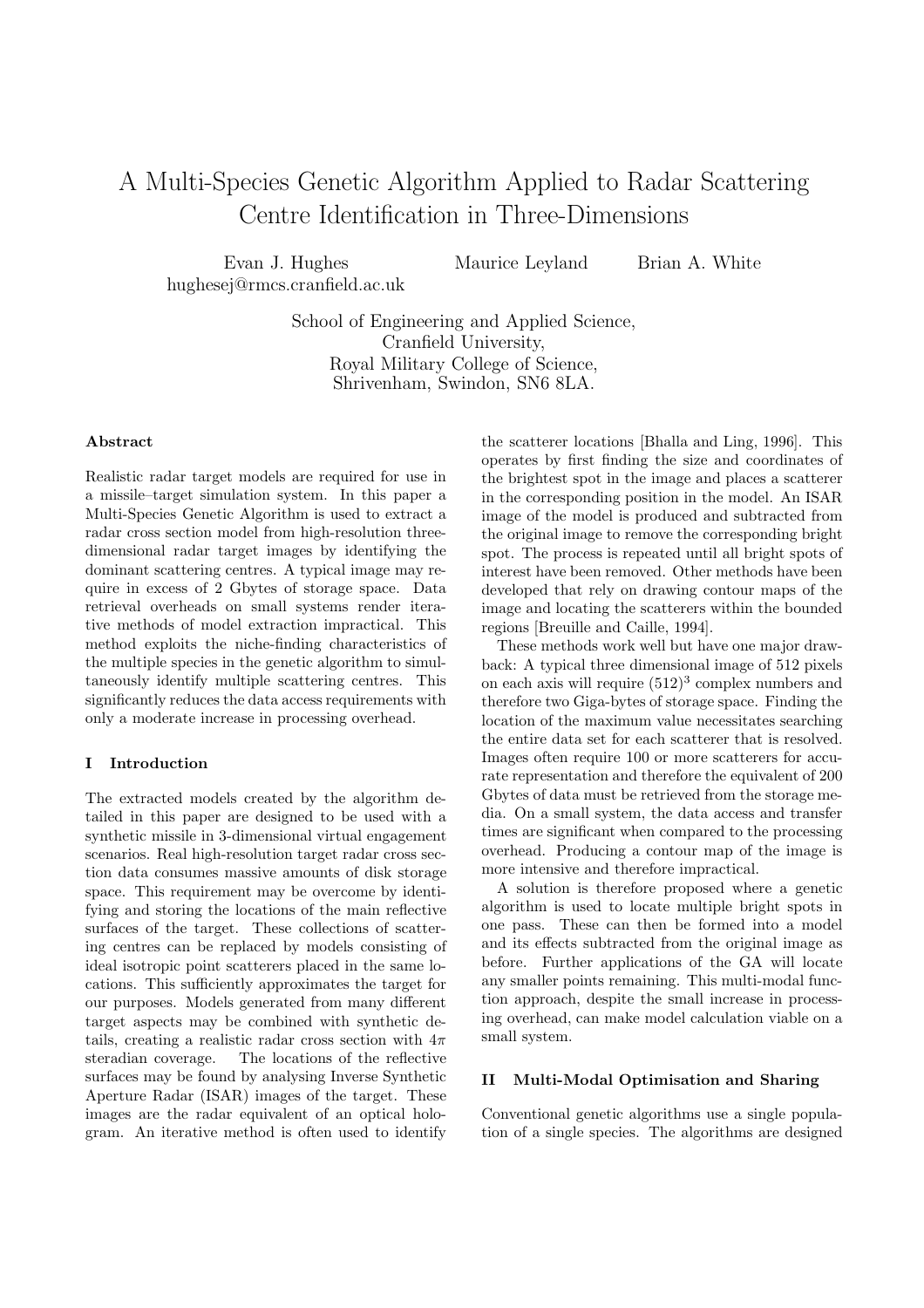so the solutions presented by the different individuals converge on the single optimum solution of the objective function. In multi-modal optimisation, the genetic algorithm is designed to converge with multiple solutions, each corresponding to a separate peak in the objective function. A sharing mechanism may be used to force a genetic algorithm to exhibit multimodal behavior [Goldberg, 1989, Pages 185–197]. The sharing system operates by modifying the objective value that is seen by each individual. If a number of individuals all occupy the same peak in the objective function they are made to share the objective value at that point. This simple concept is enough to allow multiple stable populations to form.

In a practical algorithm, a sharing function that is related to the separation distance between two individuals (genotypic or phenotypic space) is used to control the modification of the objective function. Equation 2 [Michalewicz, 1992, Page 176] defines the sharing function used, with  $d(\chi(i), \chi(j))$  defined as the distance between the chromosomes  $\chi(i)$  and  $\chi(j)$ ,  $s(\chi(i), \chi(i))$  is the sharing effect of j on i and  $\alpha$  is a factor for modifying the function shape. This function produces a linear result that moves from unity at zero distance to  $1-\alpha$  at a distance of  $\sigma$  and then zero thereafter.

$$
d = d(\chi(i), \chi(j)) = |\chi(i) - \chi(j)| \quad (1)
$$

$$
s(\chi(i), \chi(j)) = \begin{cases} 1 - \left(\frac{d(\chi(i), \chi(j))}{\sigma}\right) \alpha & d \le \sigma \\ 0 & d > \sigma \end{cases}
$$
 (2)

For each individual chromosome,  $\chi(i)$ , the distance is calculated to every other chromosome,  $\chi(j)$ , in a population of  $N$  individuals and the values for each of the sharing functions are totalled (equation 3). The result is used to derate the raw objective value obj $(\chi(i))$  yielding a new objective value  $\mathcal{O}(\chi(i))$ . This is shown in equation 4.

$$
\mathcal{S}(\chi(i)) = \sum_{j=1}^{N} s(\chi(i), \chi(j)) \tag{3}
$$

$$
\mathcal{O}(\chi(i)) = \frac{\text{obj}(\chi(i))}{\mathcal{S}(\chi(i))} \tag{4}
$$

These sharing functions work well but crossover between individuals from different populations often yields poor solutions and therefore convergence is slow and unpredictable. The individuals have a tendency to distribute themselves evenly through out the objective surface. This leads to a large proportion of the population being located on the highest peaks and smaller peaks holding proportionally less individuals. For the large and complex optimisation surfaces found in scattering centre identification, large populations are required. Thus the requirement for every individual to be compared to every other produces a significant processing overhead.

To improve the effects of the crossover operations, a selective breeding strategy may be employed. This effectively only breeds like-with-like and therefore crossover tends to produce better offspring [Goldberg, 1989, Page 192–197]. This is easily accomplished by splitting the main population into a number of subpopulations that act as independent mating pools. If the sharing strategy is applied as before, the multi-species algorithm converges faster. The number of peaks that are found is often restricted to the number of species though but a smaller total population may be used to achieve similar results.

Due to the nature of the sharing function, absolute convergence of all similar individuals on one point is unlikely. This leads to the peak of the optima being poorly identified. If we add an additional sharing rule that says an individual only has to share with members of other species, each species will converge on the peak of an optima, with many individuals identifying the true peak value. This effect may be further enhanced by controlling the size of genetic mutations. By reducing the size of the mutations with each subsequent generation, each species will eventually be confined to its own locality and be forced to perform a fine search of the area.

## III Modified Multi-Species Algorithm

The sharing functions work well but suffer from a severe processing overhead with every individual having to be compared with every other. In an attempt to reduce this, the sharing function has been modified to operate with the statistics of each species rather than its members. We can define the position and spread of a species by the mean of the species chromosomes and their standard deviation. Equations 5 and 6 define this, where  $n_s$  is the number of individuals in a species and  $\chi(i, k)$  denotes the chromosome of individual i of species  $k$ . If we assume that the spread of individuals around the mean position is roughly Gaussian, a sphere with a one standard deviation radius from the mean will encompass 68% of the population. A two standard deviation sphere will cover 95%. Thus we may define  $2\sigma_k$  as covering 95% of population k.

$$
\overline{\chi}_k = \frac{1}{n_s} \sum_{i=1}^{n_s} \chi(i, k) \tag{5}
$$

$$
\sigma_k^2 = \frac{1}{n_s} \sum_{i=1}^{n_s} |\chi(i, k) - \overline{\chi}_k|^2
$$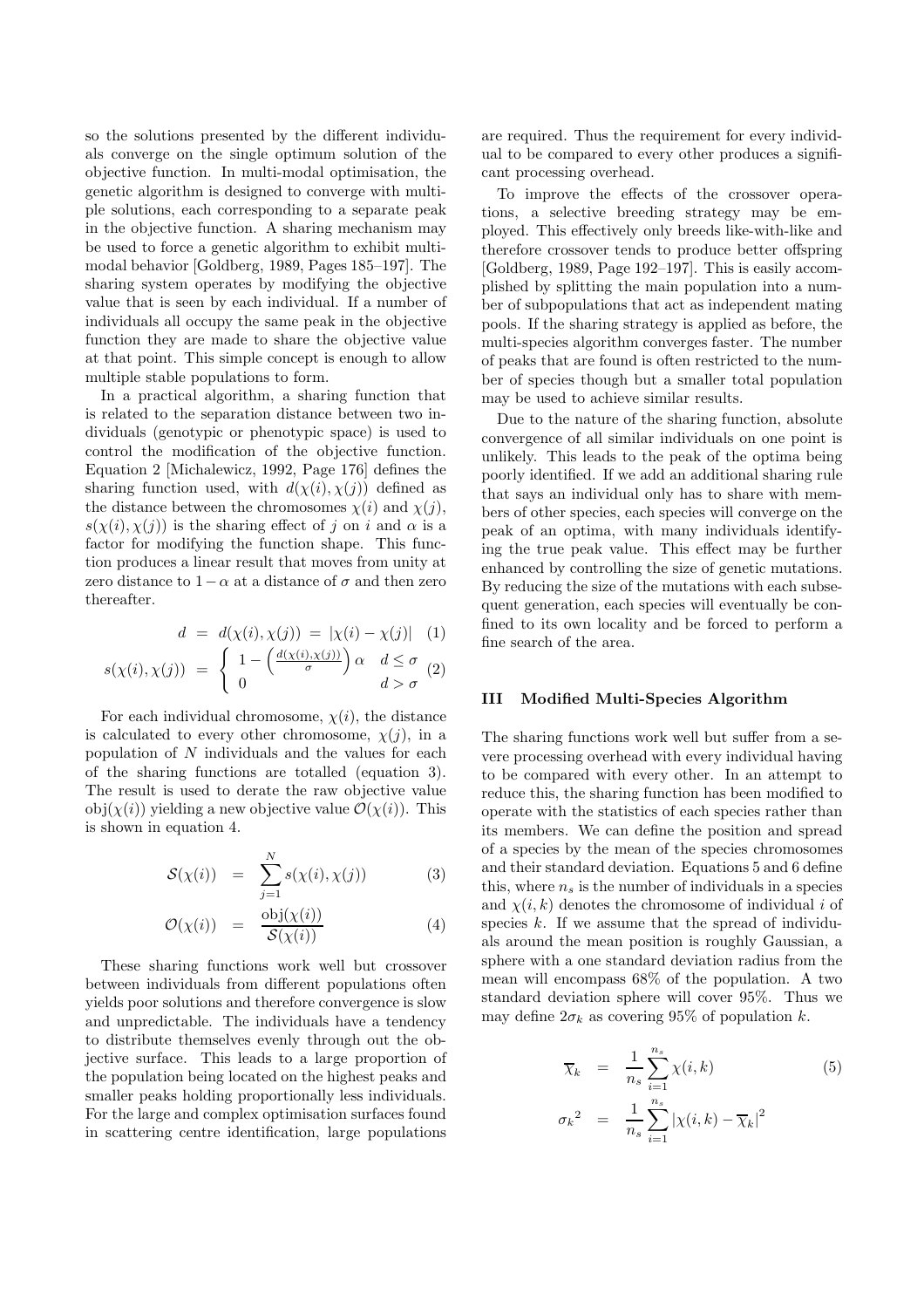$$
= \frac{1}{n_s} \sum_{i=1}^{n_s} d(\chi(i,k), \overline{\chi}_k)^2 \tag{6}
$$

Equation 7 defines the modified sharing function, where  $\sigma'$  is a minimum sharing distance analogous to  $\sigma$  in equation 2. This sharing function is then applied to all  $N_s$  species, except the members own, and the results summed (equation 8). The objective cost for the individual is then derated by one plus the share value to account for the individual itself and is shown in equation 9.

$$
s(\chi(i,j), \overline{\chi}_k) = \begin{cases} 1 - \left(\frac{d(\chi(i,j), \overline{\chi}_k)}{\sigma'_k}\right)^2 \alpha & d \leq \sigma'_k(7) \\ 0 & d > \sigma'_k \end{cases}
$$
  
where  $\sigma'_k = \begin{cases} \sigma_k & \sigma_k > \sigma' \\ \sigma'_k & \sigma_k < \sigma'_k \end{cases}$ 

where 
$$
\sigma_k = \begin{cases} \sigma' & \sigma_k \leq \sigma' \\ \mathcal{S}(\chi(i,j)) & = n_s \sum_{k=1}^{N_s} \frac{s(\chi(i,j), \overline{\chi_k})}{2\sigma_k} \Big|_{k \neq j} \end{cases}
$$
 (8)

$$
\mathcal{O}(\chi(i,j)) = \frac{\text{obj}(\chi(i,j))}{1 + \mathcal{S}(\chi(i,j))}
$$
\n(9)

The sharing function defined in equation 7 is based on a squared law rather than a linear function. This affects individuals that are close to the species centre more and allows an increase in calculation speed by not requiring the square root of the magnitude of the distance to be taken. Unlike the fixed shape individual sharing functions used previously, the functions associated with each species are dynamic and vary with the geographical motion of the individuals within the species. Figure 1 depicts the function shape graphically for a number of different species spreads. The share values plotted on the y-axis are the results for equations 7 and 8 for a single species with 10 individuals and the conditions for  $\alpha$  (alpha),  $\sigma$  (sigma) and  $\sigma'$  (sigma') shown on the graph. When a species population is widely dispersed, the function has little effect on other individuals. As a species population converges, the range of the function decreases but its influence increases. This forces different species to separate as their populations converge. A minimum distance,  $\sigma'$ , for the spread of the function is used to prevent different species from converging too close to one another. This helps increase the diversity of the geographical spread of the species.

By calculating the distance to each species mean position rather than to each individual, a significant speed increase is achieved with the modified algorithm. Experiments appear to show that the overall performance of the algorithm is not compromised by the changes.



Figure 1: Typical Sharing Function Shapes

## IV Algorithm Construction

A real valued chromosome with three parameters has been used to define each individual. The parameters are defined as being the  $(x, y, z)$  coordinates of a location in the three-dimensional ISAR image. The genotypic level allows the parameters to have fractional components. The genes are rounded to the nearest integer to obtain the phenotypic data. The raw objective value is defined as the image intensity at the indexed point.

The algorithm follows the usual format of ranking, selection, crossover, mutation and evaluation but with each species being processed separately. The same number of offspring are generated as parents and a total replacement policy is used. This helps slow convergence and allows the species to relocate themselves to minimise problems caused by overcrowding.

The fitness value  $F(x)$  is assigned according to rank position  $p_x$  of individual x. The individual with the lowest  $\mathcal{O}(x)$  (least fit) being assigned a rank position of 1 and the best individual being assigned rank position M. Equation 10 details the calculation of  $F(x)$ .

$$
F(x) = \frac{2(p_x - 1)}{M - 1} \tag{10}
$$

Stochastic Universal Sampling [Michalewicz, 1992, Page 57] is used to select M individuals from the population, each individual having a probability of selection defined in equation 11.

$$
\text{Prob}(x \text{ selected}) = \frac{F(x)}{\sum_{i=1}^{M} F(i)} \tag{11}
$$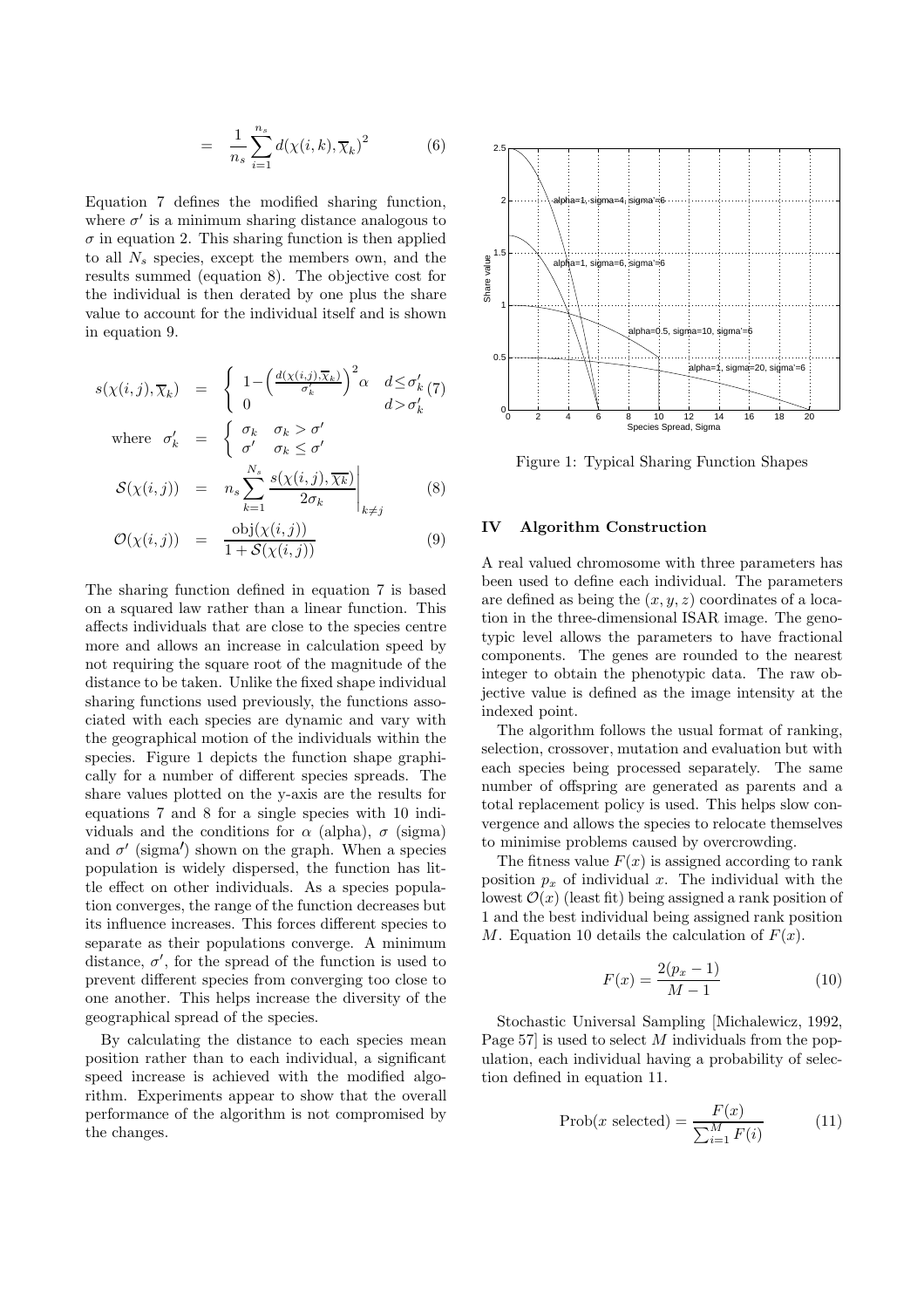The individuals selected are randomly shuffled and then paired up for breeding. Uniform Crossover [Michalewicz, 1992, Page 88] is used to generate two new offspring from each pair of parents. This operator simply swaps over the genes of the parents with a probability of 0.5. This crude operation on a realvalued chromosome reduces the convergence speed and helps to maintain a good geographical spread of the individuals.

Genes are mutated with a probability of 0.3 with the range of the mutation being governed by equation 12. This Non-Uniform mutation [Michalewicz, 1992, Chapter 6] function is unity initially and progresses to zero at the final generation and is used to modify the maximum deviation from the current gene value, where  $G$  is the generation number and  $G_m$  is the maximum number of generations. Initially, the gene can mutate to any value within its constrained range but this is reduced with time. The range modifier function forces the genetic algorithm to converge on a solution by confining the offspring of each subsequent generation to a diminishing region.

$$
R(G) = 1 - \left(\frac{1 - \cos\left(\frac{(G-1)}{(G_m - 1)}\pi\right)}{2}\right)^2 \tag{12}
$$

Figure 2 depicts the function shape graphically.



Figure 2: Mutation Range Modifier Function

Various function shapes have been tried including linear, square law and raised cosine. The nature of the species behavior is that initially, the uniform distribution of individuals leads to the species mean positions all being located at the geographic centre of the image. During the first few generations, the natural instinct of all the species is to colonise the highest peak. By around the fifth generation, the main peak becomes crowded and the species are forced to diversify and find other smaller niches to colonise. This diversification requirement means that the available mutation range must be large for the first half of the generations to allow the species to explore the image properly. This natural crowding tendency is also reduced by impeding the natural convergence of the GA through the use of the crude crossover mechanism and total replacement. In the final stages of the GA, the mutation range is limited to a very small locality, forcing the species to converge on the true local optimum.

The objective function for the offspring is calculated as previously detailed based on the statistics of the parent population. Policies other than total replacement have been tried but appear to offer little benefit as the objective function is effectively dynamic with the motion of the species.

The GA is terminated after 50 generations and the best overall individual of each species is recorded as a solution. Trials have shown that many species each with small populations produce better results than a few species consisting of large numbers of individuals. This is due to the small species being able to adapt more quickly to the dynamic objective function. A small number of large species will all try to colonise the highest peak only.

Experiments have shown that 30 species each with a population of 15 individuals provide good results over a range of different images. Over 50 generations, this gives 22500 objective calculations for each run of the genetic algorithm and can locate up to 30 peaks.

### V Results

For the purposes of presentation, the following results are for two-dimensional images. All the previous theories and algorithms apply except that the z coordinate is forced to always be zero.

The performance and current state of the algorithm may be assessed using the mean of the standard deviations of the species chromosomes. This gives an indication of the geographical spread of the species individuals. The upper section of figure 3 shows the trace of the mean spread of 30 species. With the multispecies genetic algorithm, the objective functions of the species vary dynamically with the species motion. The lower portion of figure 3 shows the best species mean objective for each generation.

The objective functions yield little reliable information to describe the current state of the algorithm. Thus algorithm convergence is determined by the con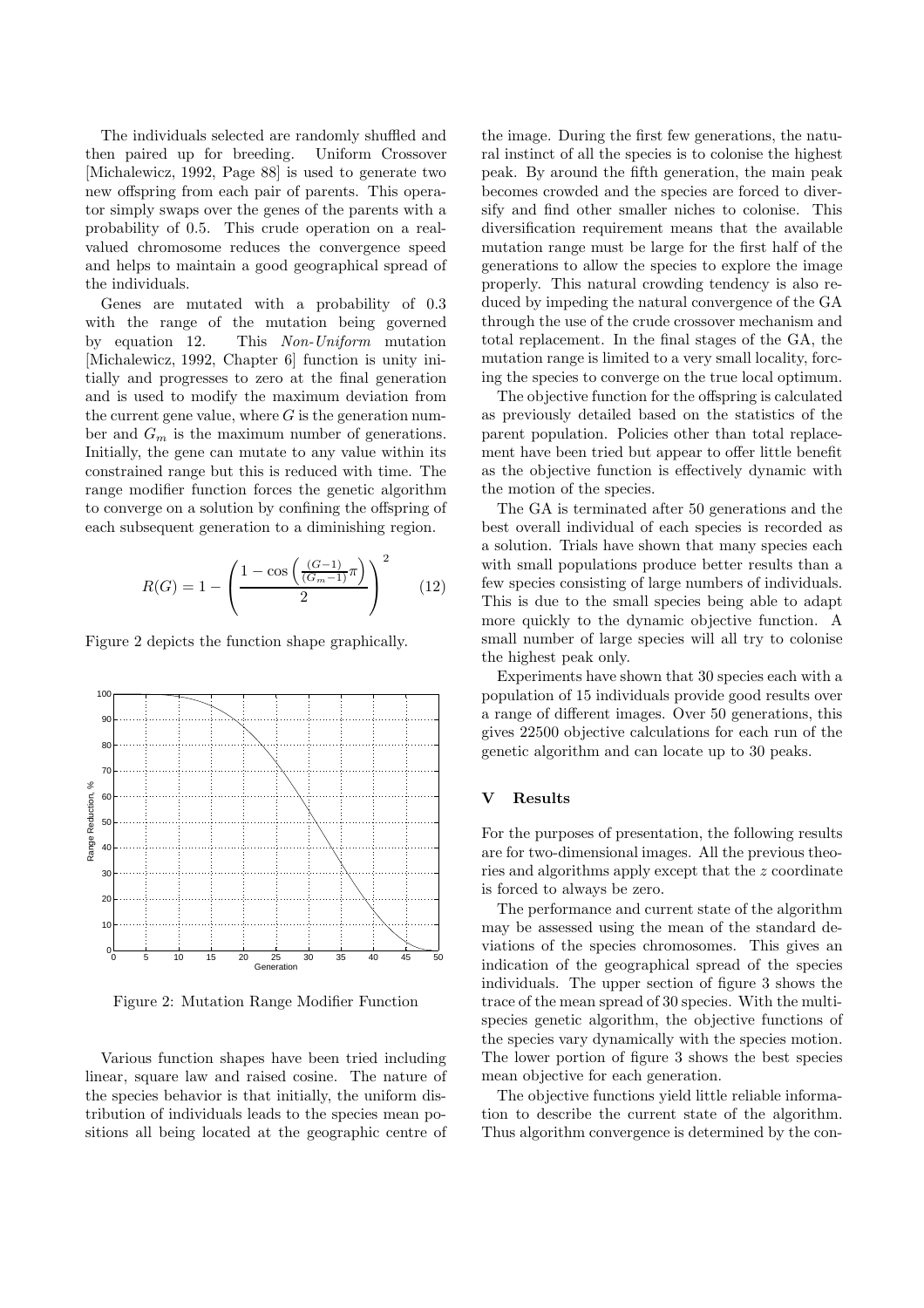vergence of the species chromosomes rather than the convergence of the objective function as in a conventional genetic algorithm. To test the algorithm, a simple model with nine scattering centres was used to generate a low-resolution test image. A genetic algorithm consisting of 30 species, each with a population of 15 individuals was applied to the image. The algorithm ran for 50 generations with a sharing limit of  $\sigma' = 3$ and  $\alpha = 0.5$  (equation 7).



Figure 4: Final Geographical Spread of Species

Figure 4 shows the geographical locations of the species after the final generation. Each individual is represented by a cross and each species centre is represented by a circle. It is easily seen that for the majority of the species, convergence is total. Only 29 species are visible on the graph as the main peak in this example is supporting two species. This is a rare occurrence. Figure 5 shows the nine identified peak locations plotted on the objective surface. These points were extracted from the species results by identifying all the species whose best objective value had a relative amplitude greater than 0.1. Any duplicated points are removed and the resulting positions plotted. It is quite obvious from figure 5 that the genetic algorithm had no difficulty in identifying the peaks.



Figure 5: Surface Plot of Image with Identified Peaks

Figures 6 and 7 show the results of the above algorithm applied to a high-resolution ISAR image. The image in figure 6 is of a 110 point test model with a wide range of scatterer amplitudes. After five applications of a 30-species GA, 104 points have been identified. The equivalent ISAR image of the model is shown for comparison in figure 7.

Applying the algorithm to three-dimensional images poses no problems, with good results being obtained with between 30 and 50 species which have from 10 to 15 individuals per species. trials suggest that with more than 50 species in an algorithm, overcrowding can occur with multiple species occupying the same peak. This can be counterproductive and it is better to use fewer species and re-apply the GA instead.

#### VI Conclusions

The modified multi-species genetic algorithm described in this paper has proved to have excellent niche-finding properties for solving multi-modal optimisation problems. The reduced data retrieval requirements for large problems leads to a significant run-time saving over traditional algorithms where the